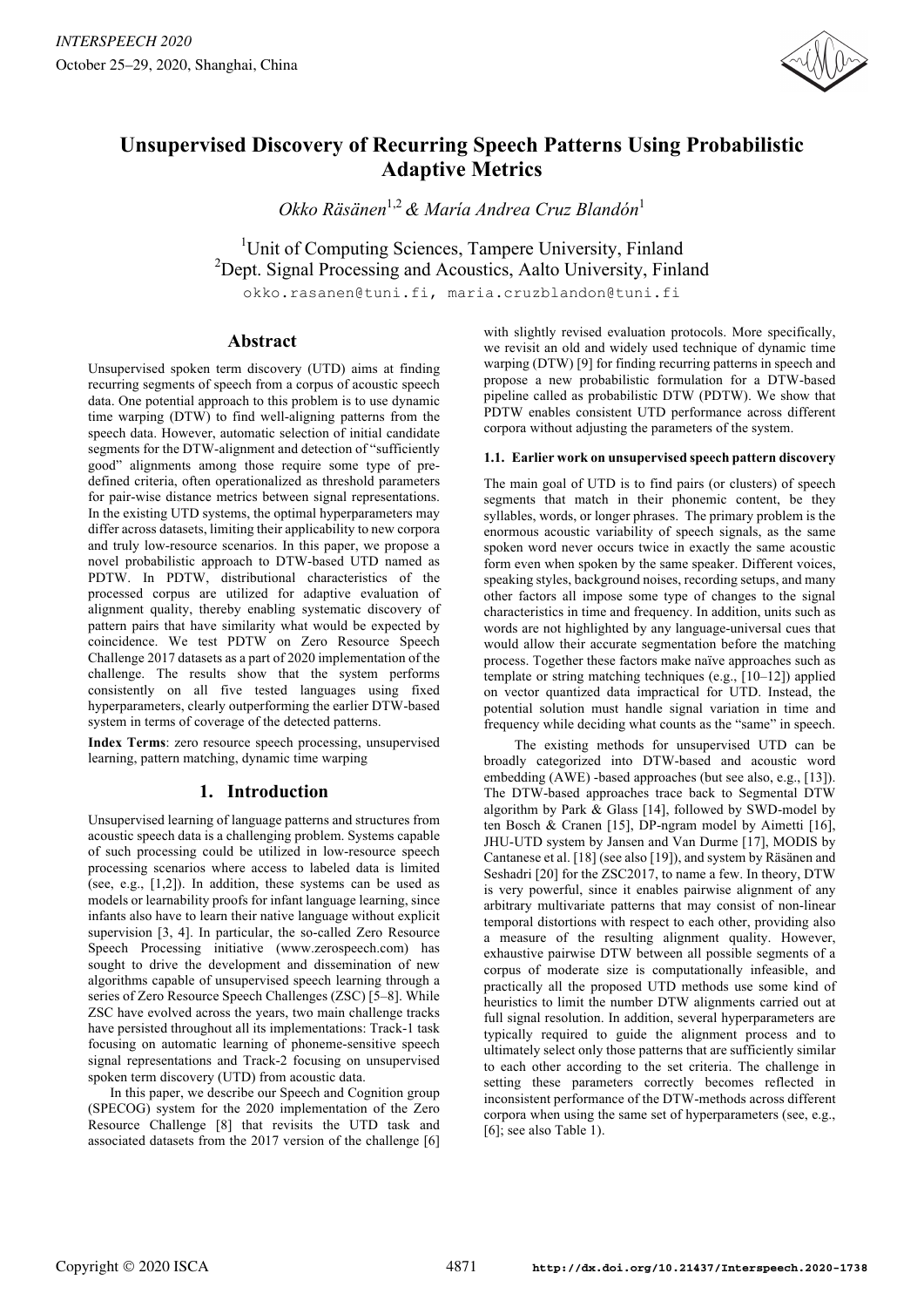In contrast to DTW-approaches, AWE-based systems aim to map variable-length speech patterns into a fixed-dimensional vector embedding space in which segment distance measurements or clustering operations can then be carried out using standard methods. Examples of AWE-based systems include a syllable-based n-gram system in [21] and ES-Kmeans algorithm by Kamper et al. [22]. The latter method can be considered as the current state-of-the-art in UTD, and it performs full segmentation of a corpus by simultaneously learning a segmentation and clustering solution that minimizes the joint cost of both operations. As a drawback of the full segmentation target, the parameters of the ES-Kmeans may be difficult to tune so that the discovered clusters are pure in terms of their phonemic content—a property that might be desirable for some applications.

In the present paper, we revisit the DTW-based approach for UTD and tackle the issue of hyperparameter setting across different speech corpora with our PDTW approach. We propose a two-stage DTW-based UTD approach that converts heuristic thresholds into a probabilistic interpretation: matching patterns are obtained by finding alignments that are highly unlikely to occur by chance, and where chance-level is defined in terms of the distributional characteristics of the given corpus.

## **2. Pattern discovery with PDTW**



Figure 1: *A schematic view of the PDTW alignment algorithm.* 

The overall structure of the PDTW pipeline is shown in Fig. 1, consisting of two main stages: In the first stage, an initial lowresolution matching of recurring segments is carried out to filter out a small number of promising alignment candidates. In the second stage, a high-resolution DTW is used to align all pair candidates from stage 1. The key idea is to replace heuristically defined similarity thresholds in both stages with probabilistic interpretations of pattern similarity: instead of thresholding frame-wise distances or alignment paths in some metric space, the distances are first converted into probabilities of observing such distances (or alignment paths) in the given dataset. Pattern selection is then carried out by selecting only those pattern pairs that are unlikely to have a given similarity measure by chance, where this probability of chance is a hyperparameter of PDTW.

#### **2.1. Stage #1: low-resolution candidate search**

 $\overline{a}$ 

First, input feature sequence  $\mathbf{X} = [\mathbf{x}_1, \mathbf{x}_2, \dots, \mathbf{x}_N], \mathbf{x}_n \in \mathbb{R}^d$ , corresponding to the entire speech corpus with *N* frames is windowed into fixed-length segments of *L* frames with a window shift of *S* frames. Features of each segment are then uniformly downsampled to *M* frames and concatenated, resulting in a new fixed-dimensional (*Md* x 1) feature vector **f***<sup>i</sup>* for each segment *i* (see also [21,22]). Cosine distances  $d(\mathbf{f}_i, \mathbf{f}_i)$ between a number<sup>1</sup> of randomly sampled feature vector pairs are then measured, and a normal cumulative distribution  $p(d_{i,j}) = \mathcal{N}_{\text{cdf}}(d(\mathbf{f}_i, \mathbf{f}_j) | \mu_f, \sigma_f^2)$  is then fit to the obtained distances. Finally, cosine distances from each vector **f***i* to all other vectors **f***j* are calculated, excluding the segments from temporal neighborhood of the current segment with  $i \pm \{1, 2, \ldots\}$  $N$   $\neq$  *j*, and information regarding up to *k* nearest segments with  $p(d_{i,j}) < \alpha$  are maintained in memory. The threshold parameter  $\alpha$  can here be interpreted as the maximum allowed probability that the given distance is not smaller than the typical distances observed in the corpus, not unlike to significance criterion in a one-tailed statistical test. The underlying assumption is that if two segments at least partially share the same phonetic content, their mutual distance should be significantly lower than what is expected from random variation in the pairwise distances.

#### **2.2. Stage #2: high-resolution alignment**

In stage #2, candidate pairs from the first stage are analyzed more closely with  $DTW<sup>2</sup>$ . First, the original candidate segments are expanded by  $\pm E$  frames to enable alignment of patterns up to a maximum duration of *L*+2*E* frames. Then a regular affinity matrix  $M_{ij}$  of the corresponding original segment features  $X_i$ and  $X_i$  is calculated using cosine-distance for each candidate pair. Since the stage #1 matching already requires that the segments are relatively well aligned, the best alignment path must lie close to the diagonal of **M***i*,*j*. Now, instead of finding the shortest path through  $M_{i,j}$  using DTW, the pairwise cosine distances  $d(\mathbf{x}_y, \mathbf{x}_z)$  (the elements of  $\mathbf{M}_{i,j}$ ) are again (non-linearly) transformed into probabilities  $p(d(\mathbf{x}_v, \mathbf{x}_z))$  that the distances are equal or larger to the typical distances in the corpus. Probabilities are obtained using a cumulative probability density function of normal distribution  $\mathcal{N}_{\text{cdf}}(d(\mathbf{x}_y, \mathbf{x}_z) | \mu_d, \sigma_d^2)$ with mean  $\mu_d$  and variance  $\sigma_d^2$  estimated from a random sample<sup>1</sup> of paired feature vectors  $\mathbf{x}_y$  and  $\mathbf{x}_z$ . DTW is then used to find a minimum cost path through the resulting probability matrix  $P_{i,j}$ . Probability  $p_{\text{align}}$  of an alignment path *Z* between two feature sequences can now then be measured as

$$
p_{\text{align}}(Z) = \prod_{n \in Z} p_d(n) = \prod_{n \in Z} \mathcal{N}_{\text{cdf}}(d(\mathbf{x}_{p(n)}, \mathbf{x}_{q(n)}) | \mu_d, \sigma_d^2)
$$
 (1)

where  $p(t)$  and  $q(t)$  denote pointers from the alignment path to the original feature data **X** for the two segments-in-alignment *i* and  $j$ , respectively. In short, the smaller the p<sub>align</sub>, the more unlikely it is that an alignment of this quality would occur by chance. Note that the full alignment path across  $P_{i,j}$  is unlikely to correspond to a matching linguistic pattern. Instead, we assume that such a unit may lie somewhere on the path. The *quality* of any given sub-path along the full alignment path is therefore determined by measuring a likelihood ratio (LR) between p<sub>align</sub> and p<sub>chance</sub> for the sub-path. The latter is a surrogate measure defined as  $p_{change} = \alpha^{|Z|}$ , where |*Z*| denotes sub-path length.  $\alpha$  is the same hyperparameter as in stage #1, now denoting the confidence level that the alignment is not caused by chance. Formally, LR can be written as:

$$
LR(Z) = \frac{p_{align}(Z)}{p_{change}(Z)} \propto \log (p_{align}(Z)) - \log (p_{change}(Z))
$$
  
= 
$$
\sum_{n \in Z} \log (p_d(n)) - \sum_{t \in T} \log(\alpha)
$$
 (2)

LR is calculated separately for all possible sub-paths  $Z \in \Omega_{ij}$ on the full alignment path between the extended segments *i* and *j* and the path minimizing the LR is chosen as the final

<sup>&</sup>lt;sup>1</sup>Large enough sample to have corvergence in the distribution parameters, here at the scale of 10<sup>6</sup> data points.

 $2$  For DTW, we used  $dp2$  implementation for MATLAB by Dan Ellis, available at https://labrosa.ee.columbia.edu/matlab/dtw/.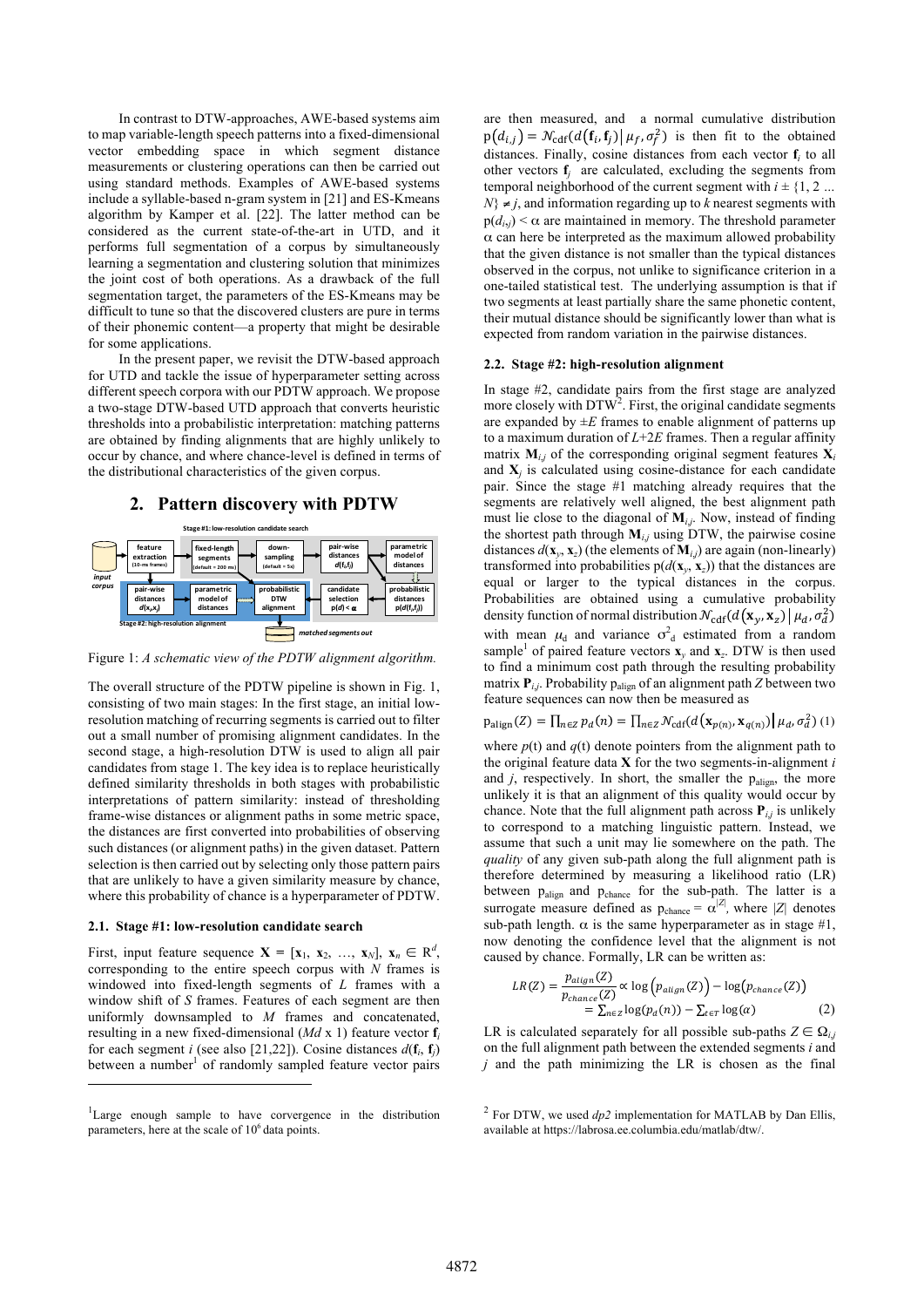alignment. If the resulting alignment is shorter than  $L_{\text{min}}$  steps, the pair is discarded. This also leads to automatic pruning of poor candidates from stage #1, as their LR will reach the minimum for short sub-paths.

As for computational complexity, the number of pairwise distances in stage #1 grows with  $O(n^2)$  while stage #2 is  $O(n)$ . Both stage 1 and stage 2 calculations can be trivially parallelized, providing a linear speedup with additional CPUs.

#### **3. Experiments**

#### **3.1. Data**

Performance of the PDTW was evaluated as a part of ZSC2020. Data for this challenge comes in the form of five corpora, where three (Mandarin, French, and English) are provided to the participants together with evaluation software to test the performance of the developed systems. In addition, two surprise languages ("LANG1" and LANG2") were included. For these, evaluation was only carried out by the challenge organizers for the official challenge submission, allowing two system submissions per participant in total. Details of the datasets are available on challenge website at http://www.zerospeech.com.

#### **3.2. Evaluation**

Pattern matching was evaluated using the ZSC2020 evaluation toolkit (see [8]). We report normalized edit distance (NED) of the phoneme strings corresponding to the discovered pattern pairs, coverage of the discovered patterns (Cov) w.r.t. all speech in the given corpus, and word segmentation performance (precision, recall, F-score) comparing discovered patterns with ground-truth word boundaries. Since "*grouping*" measure of the evaluation toolkit—initially meant for pattern matching quality— was not computable for moderate pattern counts even with a powerful cluster, we also introduce a new total matching score to summarize the overall tradeoff between coverage and purity. More specifically, we computed the harmonic mean of the two primary measures of NED and Cov:

$$
M\text{-score} = 2 \times (100\text{-NED}) \times \text{Cov}/(100\text{-NED} + \text{Cov}) \tag{3}
$$

M-score reaches its maximum value of 100 if coverage is 100% and NED is 0, i.e., when all speech of the corpus has been assigned to at least one matching pair while all discovered pairs have exactly the same phonemic content. In contrast, it will obtain a value of 0 if one or both of the primary measures get the worst possible value.

#### **3.3. Experimental setup**

Input features to PDTW were standard mean and variance normalized 39-dim MFCCs (13 static + delta + deltadelta). We also explored the use of autoregressive predictive coding (APC; [23]) features trained on the same data. However, the very high dimensionality of APC features  $(d = \sim 300$  after PCA) on English and French datasets caused some computational issues for our experiment timeline. We therefore report performance on all corpora using the first 39 principal coefficients of the APC features ("APC39") to compare them with MFCCs of equal dimensionality, and only report full APC performance for the smallest Mandarin dataset ("APCfull").

As for PDTW parameters, we used window of  $L = 20$  and shift of  $S = 10$  frames (200 & 100 ms), downsampling to  $M = 4$ frames, keeping up to  $k = 5$  best matches for each segment, and expanding original segments by  $E = \pm 25$  frames in stage  $\#2$ .



Figure 2: *Examples of classical DTW (top left) vs. probabilistic DTW (top right) affinity matrices with minimum cost paths. Corresponding path costs are on bottom left and right, respectively. Green segment denotes the best PDTW sub-path.* 

Alignments shorter than 50 ms  $(L_{min} = 5)$  were discarded. Experiments were conducted for two significance levels of  $\alpha$  = 0.001 and  $\alpha$  = 0.0001. Instead of using the official challenge oracle VAD to discard non-speech frames, we used a 2 component GMM fit to all data on  $0<sup>th</sup>$  MFCC coefficient (or  $1<sup>st</sup>$ PCA coefficient for APC) to discard all frames that had onetailed probability of  $p \le 0.01$  of belonging to the larger cluster (i.e., the cluster assumed to contain speech frames).

For surprise languages LANG1 and LANG2, only PDTW-MFCC results are reported, as only two evaluation submissions were allowed in the challenge per participant.

#### **3.4. Reference methods**

As a reference, we report results for JHU-UTD system [17], which is the official baseline of the ZSC2020, and for system submission no. #1 from S. Bhati [24] that was available on the challenge leaderboard at the time of writing. In addition, we show results for ES-Kmeans [22] and systems by García and Sanchis [25] (from now on: "GS"), and Räsänen and Seshadri [20] (from now on: "Syl-DTW"), all originally submitted to ZS2017, and for which updated ZSC2020 results are also available on the challenge website. JHU-UTD and Syl-DTW are the most important comparison points, as they both use DTW in their core functionality. In contrast, the ES-Kmeans always performs a full segmentation and clustering of the corpus while GS uses supervised Hungarian acoustic model as a system component. Performance comparison to the last two should therefore be carried out with reservation.

#### **4. Results**

Table 1 shows the results for ZS2020 Track-2 evaluations on the ZS2017 datasets. Our primary challenge submission with  $\alpha$  $= 0.001$  is highlighted with a green background, and the official challenge baseline is highlighted with yellow background.

As can be observed from the table, PDTW-MFCC ( $\alpha$  = 0.001) has relatively consistent performance across all five languages, including the two surprise languages. Purity of the pairings is consistent and high compared to all other nonbaseline systems. At the same time, the PDTW system still covers a substantial proportion of each corpus (M-score ranging from 55.3 on English to 72.0 on French). In comparison, the baseline system finds very high-quality pairings on four out of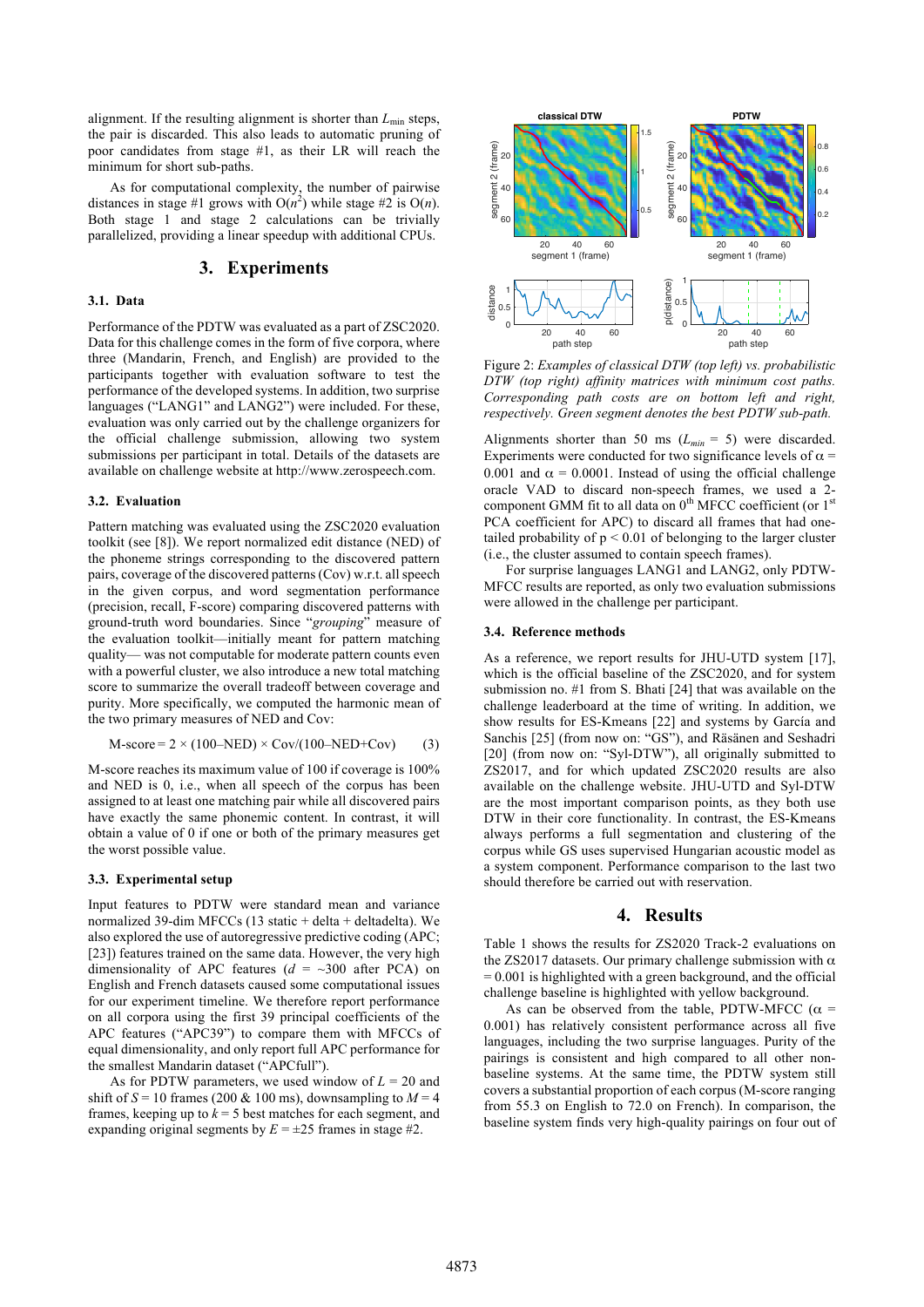Table 1: *Results for ZSC2020 Track-2 evaluations. NED = normalized edit distance, Cov = coverage of discovered terms w.r.t. entire corpus, M = M-score. Word segmentation measures: PRC = precision, RCL = recall, F = F-score. Our primary submission to ZSC2020 challenge is highlighted with green and official challenge baseline with yellow background.* 

|                               | General |            |       |      | <b>Boundary</b> |            |      |
|-------------------------------|---------|------------|-------|------|-----------------|------------|------|
| <b>Mandarin</b>               | Words   | <b>Ned</b> | Cov   | M    | <b>PRC</b>      | <b>RCL</b> | F    |
| PDTW-MFCC $\alpha$ = 0.001    | 9630    | 57.6       | 79.6  | 55.3 | 34.2            | 87.4       | 49.1 |
| PDTW-MFCC $\alpha$ = 0.0001   | 709     | 34.9       | 10.4  | 17.9 | 34.7            | 15.5       | 21.4 |
| PDTW-APC39 $\alpha$ = 0.001   | N/A     | 67.1       | 69.2  | 44.6 | 32.1            | 76.5       | 45.2 |
| PDTW-APC39 $\alpha$ = 0.0001  | N/A     | N/A        | 0.0   | N/A  | N/A             | N/A        | N/A  |
| PDTW-APCfull $\alpha$ = 0.001 | N/A     | 69.8       | 86.2  | 44.7 | 32.7            | 87.8       | 47.7 |
| García & Sanchis #1 (2017)    | 2887    | 80.3       | 42.0  | 26.8 | 38.3            | 29.1       | 33.1 |
| Räsänen & Seshadri (2017)     | 26529   | 67.7       | 35.4  | 33.8 | 29.7            | 36.3       | 32.7 |
| Kamper et al. (2017)          | 2967    | 82.0       | 100.0 | 30.5 | 42.6            | 75.6       | 54.5 |
| Bhati #1 (2020)               | 37457   | 94.7       | 99.9  | 10.1 | 36.5            | 91.9       | 52.2 |
| Jansen & Van Durme (2011)     | 267     | 28.6       | 2.7   | 5.2  | 54.3            | 1.3        | 2.5  |
| French                        | Words   | <b>Ned</b> | Cov   | M    | <b>PRC</b>      | <b>RCL</b> | F    |
| PDTW-MFCC $\alpha$ = 0.001    | 42988   | 36.7       | 83.5  | 72.0 | 27.9            | 88.7       | 42.5 |
| PDTW-MFCC $\alpha$ = 0.0001   | 2604    | 20.3       | 17.5  | 28.7 | 27.9            | 25.1       | 26.5 |
| PDTW-APC39 $\alpha$ = 0.001   | N/A     | 58.8       | 99.6  | 58.3 | 27.9            | 97.8       | 43.5 |
| PDTW-APC39 $\alpha$ = 0.0001  | N/A     | 53.8       | 77.3  | 57.8 | 27.5            | 83.3       | 41.3 |
| García & Sanchis #1 (2017)    | 58701   | 64.3       | 77.7  | 48.9 | 29.4            | 49.7       | 36.9 |
| Räsänen & Seshadri (2017)     | 195959  | 46.2       | 30.7  | 39.1 | 27.5            | 31.8       | 29.5 |
| Kamper et al. (2017)          | 28733   | 66.7       | 100.0 | 50.0 | 26.9            | 44.0       | 33.4 |
| Bhati #1 (2020)               | 135048  | 89.0       | 99.8  | 19.8 | 28.3            | 81.1       | 41.9 |
| Jansen & Van Durme (2011)     | 1963    | 69.5       | 1.6   | 3.0  | 32.5            | 0.6        | 1.2  |
| <b>English</b>                | Words   | Ned        | Cov   | M    | <b>PRC</b>      | <b>RCL</b> | F    |
| PDTW-MFCC $\alpha$ = 0.001    | 85425   | 48.2       | 85.4  | 64.5 | 26.5            | 88.2       | 40.8 |
| PDTW-MFCC $\alpha$ = 0.0001   | 6308    | 30.4       | 23.1  | 34.7 | 26.0            | 31.1       | 28.3 |
| PDTW-APC39 $\alpha$ = 0.001   | N/A     | 64.8       | 99.8  | 52.0 | 26.3            | 96.6       | 41.3 |
| PDTW-APC39 $\alpha$ = 0.0001  | N/A     | 58.0       | 88.4  | 56.9 | 25.7            | 88.5       | 39.9 |
| García & Sanchis #1 (2017)    | 92544   | 72.3       | 76.8  | 40.7 | 27.8            | 45.5       | 34.5 |
| Räsänen & Seshadri (2017)     | 321603  | 52.5       | 28.7  | 35.8 | 25.8            | 29.9       | 27.7 |
| Kamper et al. (2017)          | 42473   | 72.3       | 100.0 | 43.4 | 39.6            | 61.4       | 48.2 |
| Bhati #1 (2020)               | 240033  | 89.5       | 99.5  | 19.0 | 27.3            | 75.9       | 40.1 |
| Jansen & Van Durme (2011)     | 18821   | 32.4       | 7.9   | 14.1 | 32.1            | 3.2        | 5.9  |
| LANG1                         | Words   | Ned        | Cov   | M    | <b>PRC</b>      | <b>RCL</b> | F    |
| PDTW-MFCC $\alpha$ = 0.001    | 49268   | 40.9       | 81.9  | 68.7 | 22.5            | 88.3       | 35.9 |
| PDTW-MFCC $\alpha$ = 0.0001   | 3685    | 23.6       | 15.4  | 25.6 | 22.2            | 21.8       | 22.0 |
| García & Sanchis #1 (2017)    | 60648   | 62.5       | 78.6  | 50.8 | 21.9            | 43.8       | 29.2 |
| Räsänen & Seshadri (2017)     | 223188  | 57.7       | 31.1  | 35.8 | 21.5            | 32.2       | 25.8 |
| Kamper et al. (2017)          | 28675   | 68.9       | 99.9  | 47.4 | 32.5            | 57.5       | 41.5 |
| Bhati #1 (2020)               | 158045  | 89.6       | 99.8  | 18.8 | 23.4            | 80.7       | 36.2 |
| Jansen & Van Durme (2011)     | 4370    | 32.1       | 3.2   | 6.1  | 28.8            | 1.3        | 2.5  |
| LANG <sub>2</sub>             | Words   | Ned        | Cov   | M    | <b>PRC</b>      | RCI.       | F    |
| PDTW-MFCC $\alpha$ = 0.001    | 1491    | 28.8       | 38.3  | 49.8 | 31.3            | 49.5       | 38.4 |
| PDTW-MFCC $\alpha$ = 0.0001   | 58      | 10.1       | 0.5   | 1.0  | 33.9            | 0.8        | 1.6  |
| García & Sanchis #1 (2017)    | 5468    | 57.1       | 56.3  | 48.7 | 37.9            | 37.4       | 37.7 |
| Räsänen & Seshadri (2017)     | 2103    | 26.1       | 20.0  | 31.5 | 33.0            | 21.9       | 26.3 |
| Kamper et al. (2017)          | 12599   | 72.4       | 99.9  | 43.3 | 47.9            | 59.0       | 52.6 |
| Bhati #1 (2020)               |         |            |       | 18.5 | 24.8            |            | 34.4 |
|                               | 22221   | 89.2       | 64.1  |      |                 | 55.8       |      |

five languages but fails totally on French, and only covers a very small proportion of each corpus (M-scores ranging from 4.4 to 14.1). Word segmentation scores of PDTW are also consistent and comparable, but not superior, to those obtained by ES-Kmeans. When  $\alpha$  is set to a very stringent value of 0.0001, PDTW finds less patterns that are more pure, as would be expected. The average NED is now lower than that of the baseline system while reaching much higher coverage on four of the five corpora.

Fig. 3 illustrates the distributions of pattern lengths for the five tested languages with  $\alpha = 0.001$ . As can be seen, the patterns are of similar length in all languages, where a substantial proportion of them are 100–300 ms, i.e., typical syllable (or monosyllabic word) lengths. In contrast, the baseline system only finds relatively long fragments of speech. In principle, this is a desirable property, as high precision of



Figure 3: *Length distributions of the discovered patterns in different languages for PDTW and JHU-UTD. Total pattern counts in each language are also shown in the legend.* 

word boundaries in the baseline shows that it is focusing on long word-like units. On the other hand, it misses a large proportion of short words and other phonemic patterns. On French, PDTW finds more long patterns than the baseline system but with a substantially lower overall NED (Table 1).

Interestingly, we found no systematic improvement in performance when using APC-based features, even though the same features clearly outperform MFCCs on phonemic selectivity on Track-1 evaluations of the challenge [26]. The reason for this is currently unclear, and would require further investigation.

## **5. Conclusions**

This paper described a probabilistic variant for DTW-based unsupervised spoken term discovery. The results from ZS2020 challenge evaluation show that the PDTW algorithm has consistent performance across five different languages using the same hyperparameters. It also clearly outperforms the official challenge baseline system also using DTW for pattern matching, especially when balance between coverage and purity of the discovered pairings is considered. PDTW also outperforms the earlier Syl-DTW system [20] that uses a similar pipeline but with heuristic thresholding and syllabic instead of fixed-length input segments. In addition, PDTW finds more word-like patterns than the two reference methods, as reflected by the higher boundary F-score on the two test languages. Overall, the results show that the adaptive behavior obtained through probabilistic modeling of feature distances and DTWalignment path cost estimation resolves the issue of proper hyperparameter tuning for UTD in different corpora—a major concern in the earlier approaches. In principle, similar formulation should apply to other multivariate time-series pattern discovery tasks also outside speech domain.

In the future work, PDTW system could be expanded to incorporate proper mechanisms for grouping of the discovered pairs into clusters of acoustic patterns. It could also be used as a front-end in systems such as correspondence autoencoders [27] for low-resource feature learning or as a potential replacement for frame alignment in INCA algorithm [28] in voice and speaking style conversion systems trained on nonparallel data, i.e., whenever it is beneficial to find alignments of longer recurring patterns in a corpus (or corpora) of speech.

## **6. Acknowledgements**

This research was funded by Academy of Finland grants no. 314602 and 320053. Code for the PDTW is available for download at https://github.com/SPEECHCOG/ZS2020